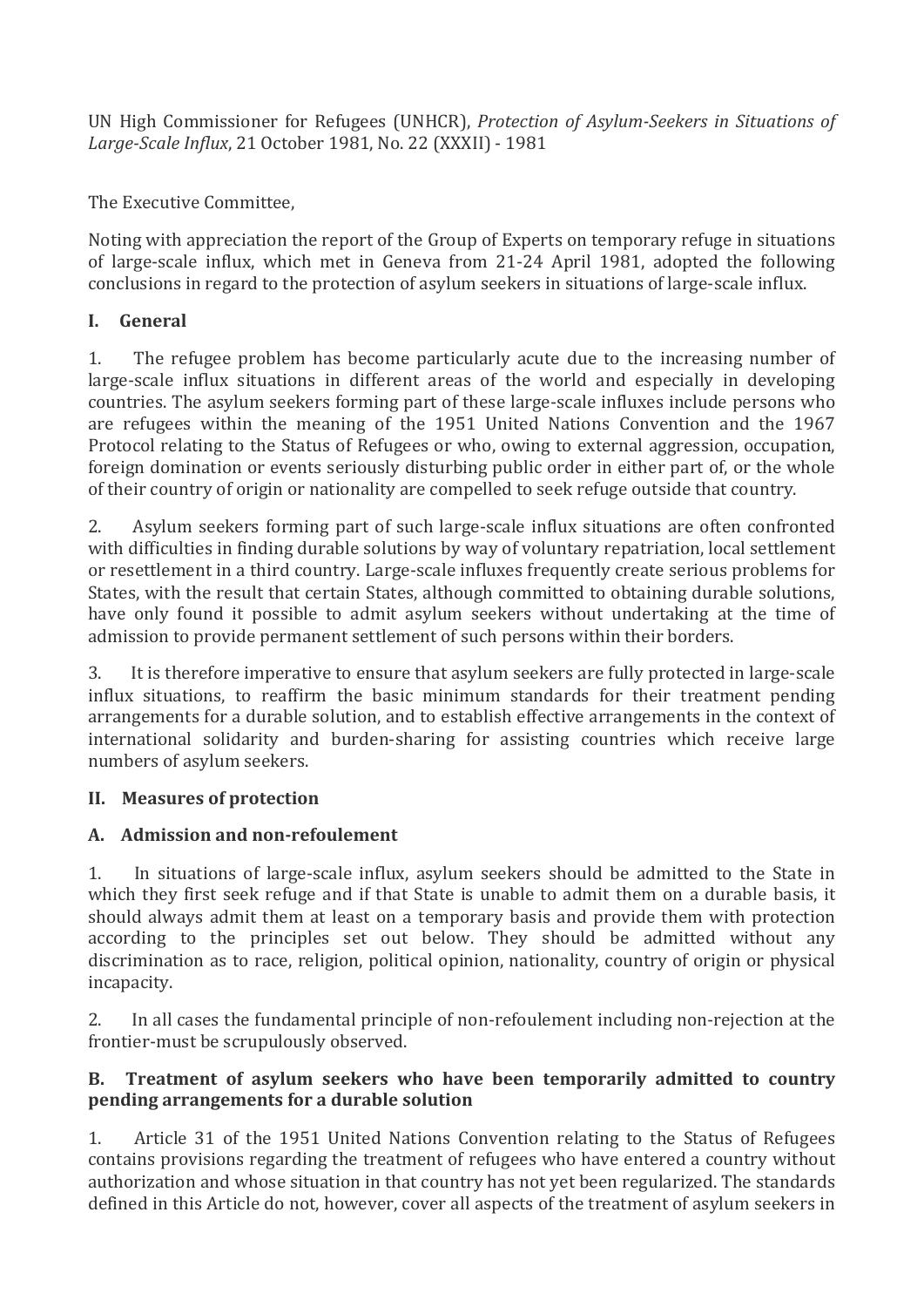large-scale influx situations.

2. It is therefore essential that asylum seekers who have been temporarily admitted pending arrangements for a durable solution should be treated in accordance with the following minimum basic human standards:

(a) they should not be penalized or exposed to any unfavourable treatment solely on the ground that their presence in the country is considered unlawful; they should not be subjected to restrictions on their movements other than those which are necessary in the interest of public health and public order;

(b) they should enjoy the fundamental civil rights internationally recognized, in particular those set out in the Universal Declaration of Human Rights;

 $(c)$  they should receive all necessary assistance and be provided with the basic necessities of life including food, shelter and basic sanitary and health facilities; in this respect the international community should conform with the principles of international solidarity and burden-sharing;

(d) they should be treated as persons whose tragic plight requires special understanding and sympathy. They should not be subjected to cruel, inhuman or degrading treatment;

(e) there should be no discrimination on the grounds of race, religion, political opinion, nationality, country of origin or physical incapacity;

(f) they are to be considered as persons before the law, enjoying free access to courts of law and other competent administrative authorities;

(g) the location of asylum seekers should be determined by their safety and well-being as well as by the security needs of the receiving State. Asylum seekers should, as far as possible, be located at a reasonable distance from the frontier of their country of origin. They should not become involved in subversive activities against their country of origin or any other State;

 $(h)$  family unity should be respected;

(i) all possible assistance should be given for the tracing of relatives;

 $(i)$  adequate provision should be made for the protection of minors and unaccompanied children;

 $(k)$  the sending and receiving of mail should be allowed;

(I) material assistance from friends or relatives should be permitted;

 $(m)$  appropriate arrangements should be made, where possible, for the registration of births, deaths and marriages;

(n) they should be granted all the necessary facilities to enable them to obtain a satisfactory durable solution;

(o) they should be permitted to transfer assets which they have brought into a territory to  $\overline{a}$ the country where the durable solution is obtained; and

 $(p)$  all steps should be taken to facilitate voluntary repatriation.